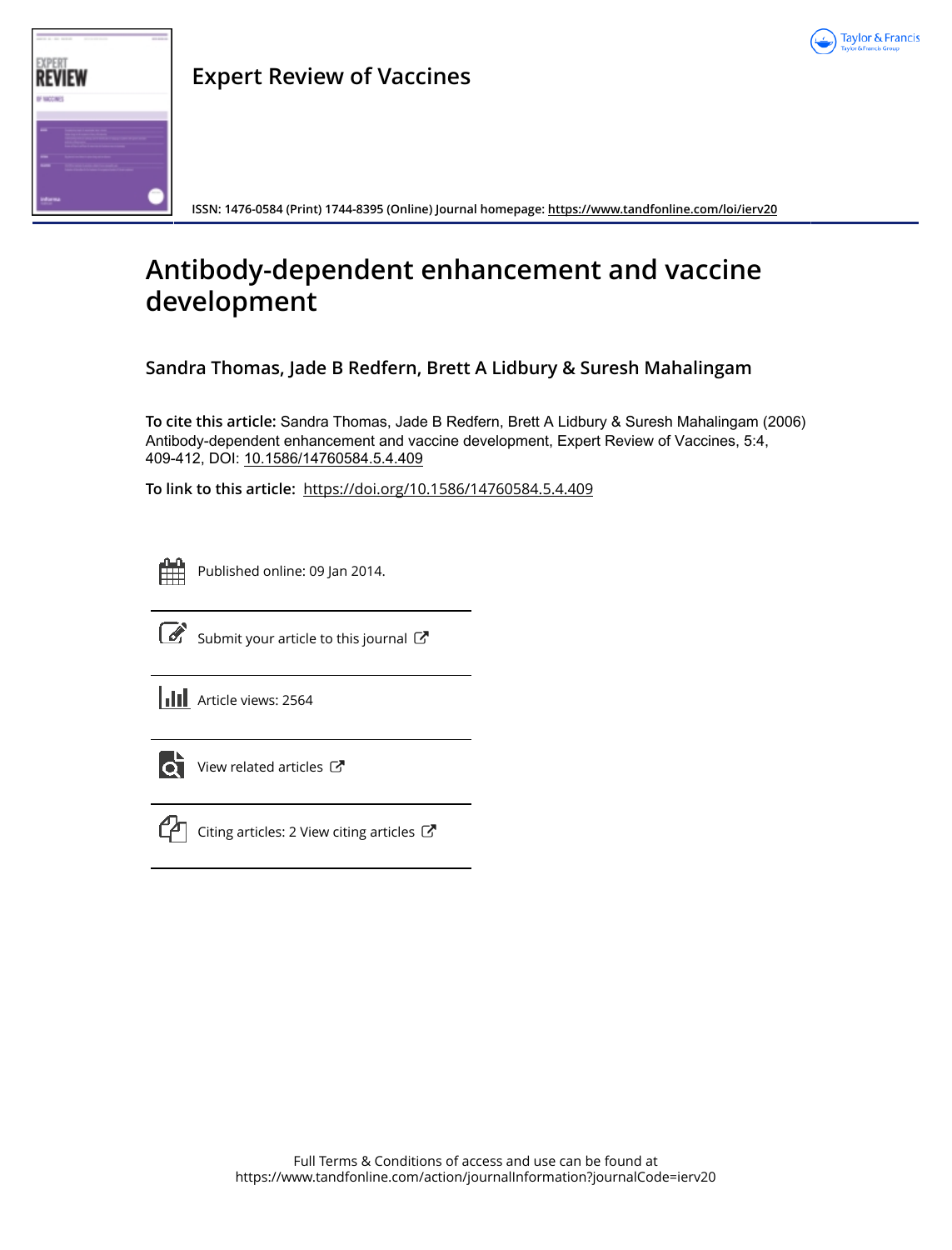# Editorial

## *For reprint orders, please contact: reprints@future-drugs.com*



*Sandra Thomas, Jade B Redfern, Brett A Lidbury and Suresh Mahalingam† †Author for correspondence Centre for Virology Research, University of Canberra, Bruce, ACT, 2617, Australia Tel.: 61 262 012 368 Fax: 61 262 015 727 suresh.mahalingam@canberra.edu.au*

# **Antibody-dependent enhancement and vaccine development**

'Vaccines are a routine medical intervention performed on healthy individuals, so ADE needs to be considered seriously during vaccine development to ensure that vaccines protect individuals and do not exacerbate disease following subsequent infections.'

*Expert Rev. Vaccines* 5(4), 409–412 (2006)

The development of protective antibodies has long been the basis for vaccine development against a large range of infective agents. However, the discovery of the phenomena of antibody-dependent enhancement (ADE) in the 1960s gave rise to the concern that the development of antibodies could, at times, exacerbate the reaction to a natural infection by the microbe. Clinical evidence of exacerbation of disease by previous vaccination, infection or the presence of maternal

antibodies is available for some microbes hypotheses have been made about other agents. The phenomena of ADE must be considered dur-

ing the development of new vaccines for a range of infective agents to ensure that the vaccines are protective and do not harm the recipients, particularly in light of new insights into the alteration of intracellular signaling pathways post-Fc-γR engagement by a microbe–antibody complex.

It is a long-held view in immunology that antibodies are of the utmost benefit in defending the host from microbial infection. Antibody responses to a pathogen are often measured as an indicator of a properly functioning immune system. The antibody response indicates that the infectious agent is recognized by the adaptive immune response, will be cleared from the host and the immune memory established. Since Jenner vaccinated James Phipps with cowpox in 1796 to protect

immunology that antibodies infection. Hawkes first 'It is a long-held view in are of the utmost benefit in defending the host from microbial infection.'

against smallpox, vaccine strategies have sought to induce antibody responses and produce B-cell memory to protect individuals from future infections by the same microbe, modify the severity of the disease and reduce the transmission of microbes between hosts.

However, there is another perspective on this traditional view that has been around for over 30 years and has gained renewed energy over the past 5 years with a number of fresh insights.

ADE has historically been associated with virus described ADE with the arboviruses, Murray Valley encephalitis, West Nile, Japanese encephalitis and

Getah viruses in 1964 [1]. He found that viral titers in cell culture were greater if the initial infection was in the presence of virus-specific antibody (usually immunoglobulin [Ig]G) at subneutralizing concentrations. Given that subneutralizing concentrations are a normal phase of antibody responses, there was understandable concern that a suboptimal antibody response may exacerbate infection and this disease, rather than protect the host.

Other viruses have since been found to also exhibit ADE. For example, the more severe responses to Dengue virus infection, Dengue hemorrhagic fever and Dengue shock syndrome were found to be 15–80-times more likely in secondary infections than in primary infections [2]. Furthermore, a prospective study in Thai children found that those with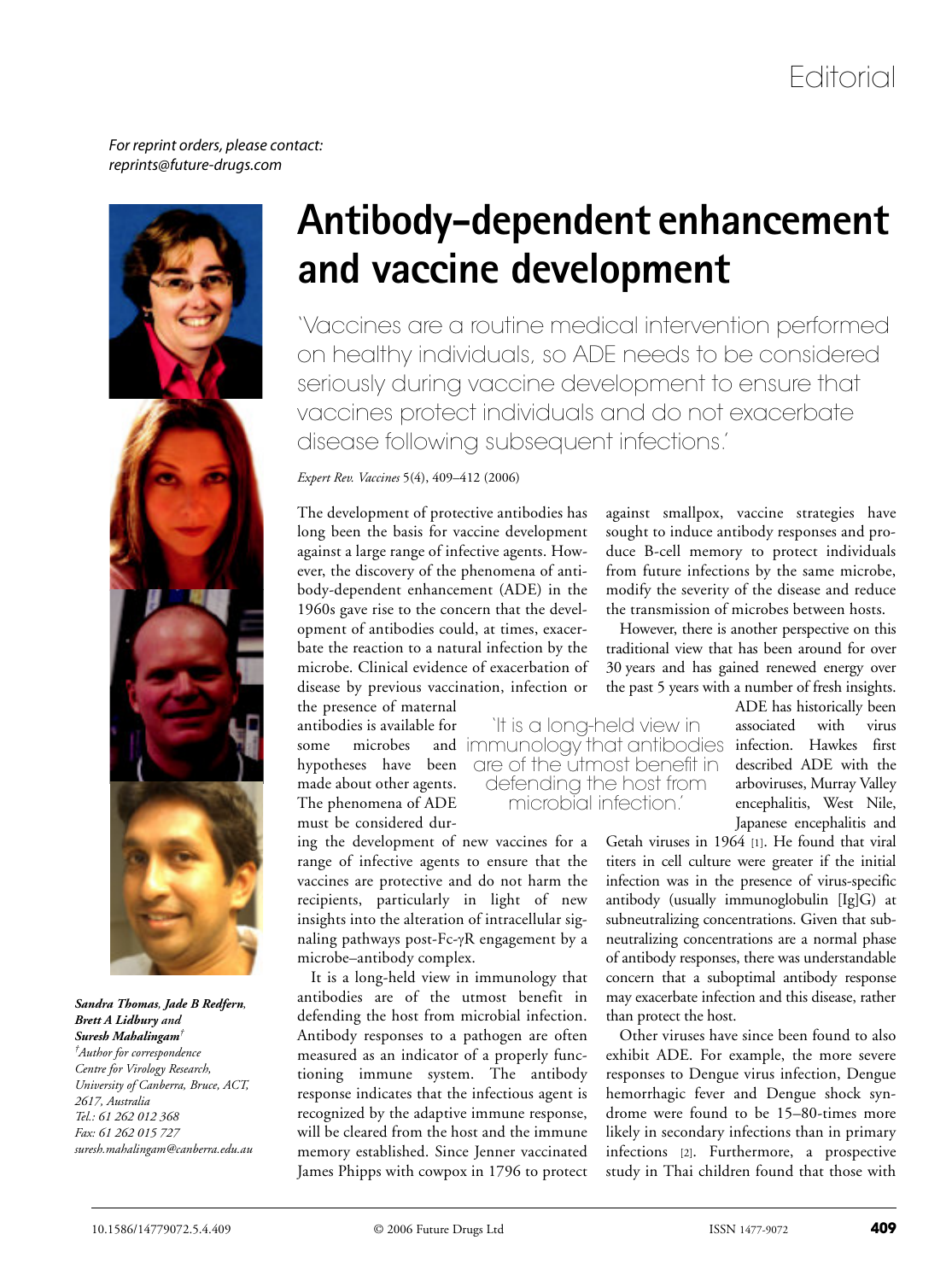pre-existing antibodies that were capable of enhancing Dengue virus type 2 growth in human monocytes *in vitro* and were at a greater risk of more severe disease following a second infection with Dengue virus [3].

Heterotypic anti-Dengue-virus antibodies enhance the uptake of virions into monocytic cell lines and primary human monocytes *in vitro* through an interaction with cell surface Ig receptors [4]. Yang and colleagues found that interferon (IFN)-γ was the major cytokine expressed in Dengue 2 infections in the absence of heterotypic antibodies, but that IFN-γ production was suppressed in the presence of heterotypic antibodies [5]. Chen and colleagues found evidence of decreased IFN-γ levels

> 'The signaling impact of antibody-dependent

that it has been found to be highly specific for key defense pathways, allowing an early and temporary suppression of

and inducible nitric oxide

a cellular environment less threatening to virus survival.'

in more severely affected patients, that is, those with Dengue hemorrhagic fever compared with those with Dengue fever [6]. Furthermore, the authors found enhancement is remarkable in that subneutralizing antibodies were able to enhance virus replication, interleukin (IL)-4 levels appeared to be increased in the ADE reactions and there was an association between ADE and an interferon, tumor necrosis factor increase in prostaglandin  $(PG)E_2$  [7]. Later work found that Dengue hemor-synthase expression, leading to rhagic fever patients had significantly higher IL-10 levels and a lower Th1 response [6]. Similarly, ADE has also

been associated with neurovirulence of the arboviruses, yellow fever and Japanese encephalitis viruses in mice [8] and enhance the replication of tick-borne encephalitis virus *in vitro* [9]. *In vitro* studies [10,11] have linked ADE to a variety of HIV strains in different cell types, raising the possibility that antibodies produced in trial subjects in response to HIV vaccines could enhance future natural HIV infections. This concern has led to expert meetings to discuss the challenges posed by suboptimal vaccination responses to HIV vaccines [12].

Early trials with formalin-inactivated respiratory syncytial virus (FI-RSV) found that the vaccines not only did not protect children against RSV but also appeared to increase the attack rate and clinical severity of later natural infection with RSV [13–15], possibly contributing to some deaths [16]. It has been suggested that exacerbation of disease after RSV vaccination and, possibly also in the presence of maternal antibodies, was also due to ADE mechanisms during later natural infections with RSV [13].

Studies with BALB/c mice have been undertaken in order to elucidate the mechanisms of this response to vaccination. A similar enhancement is also seen when mice are sensitized with the RSV-G glycoprotein [16] or vaccinia virus expressing the secreted form of the RSV G glycoprotein [17]. The severe disease that followed challenge with RSV was associated with elevated levels of IL-4, -5, -13 and eotaxin [18]. Interestingly, the secondary response to RSV infection following vaccination with FI-RSV mainly utilizes IL-4-mediated mechanisms [17].

The recent insights into ADE have revealed the crucial role of intracellular signaling as an underpinning molecular mechanism that explains the high growth of progeny virus in ADE-infected

cells postinfection. The signaling impact of ADE is remarkable in that it has been found to be highly specific for key defense pathways, allowing an early and temporary suppression of IFN, tumor necrosis factor (TNF) and inducible nitric oxide synthase (NOS2) expression, leading to a cellular environment less threatening to virus survival. This is a seminal development in the understanding of ADE. The traditional view is that enhanced virus growth post-ADE infection is a function of the enhanced uptake of the virus through the Fc-receptors (or in some cases, complement receptors); the observations on post-ADE infection intracellular signaling show another dimension, namely the specific suppression of antiviral protein expression. Work on Ross

> River virus (RRV) infection in macrophages linked the suppression of IFN, TNF and NOS2 to the disruption of signal transducer and activation of transcription (STAT) complexes, immunoregulatory factor (IRF)-1 and necrosis factor (NF)-κB [19,20].

> The modulation of cell signaling processes post-infection has also been observed for the intracellular parasite *Leishmania*. The primary hosts – vertebrates – are infected by sandflies. The parasite causes disease that can manifest in the skin, nasal–oral membranes or the

spleen, liver or bone-marrow [21]. *Leishmania* cells have two morphologies depending on whether they exist in the vertebrate host or the sandfly vector. The vertebrate form has no flagellum (amastigote) and the sandfly form has an anterior flagellum (promastigote). The promastigote is introduced into the vertebrate during sandfly feeding [22] and then enters phagocytic cells, predominantly macrophages, through the fibronectin receptor, the mannose-fucose receptor and the complement receptors (CR)1 and 3 [23] and transforms to the amastigote. These then replicate inside the phagolysosome of the cell, are able to infect neighboring macrophages [24] and are responsible for sustaining infection [25].

Kima and colleagues demonstrated that maintenance of *Leishmania* infections was impaired in the absence of antibody, thus indicting a role for ADE in the pathogenesis of leishmaniases [23]. Amastigotes with host-derived IgG on their surface and these IgG-opsonized amastigotes have increased virulence. Miles and colleagues demonstrated, in humans and mice, that infection with *Leishmania major* in the presence of IgG-immune complexes results in an inability to resolve infection in the host [24]. Kane and Mosser proposed that IgG forms an immune complex with the amastigote, which then ligates to Fcγ receptors to induce IL-10 production in macrophages and, in turn, inhibits macrophage activation and increases parasite growth [22]. This is supported by the findings of Kima and colleagues that the Fcγ receptor is required for amastigote parasite entry [23]. Increased IL-10 has been associated with visceral and cutaneous leishmanias and IL-10 has been flagged as having an important role in the regulation of the immune response to this intracellular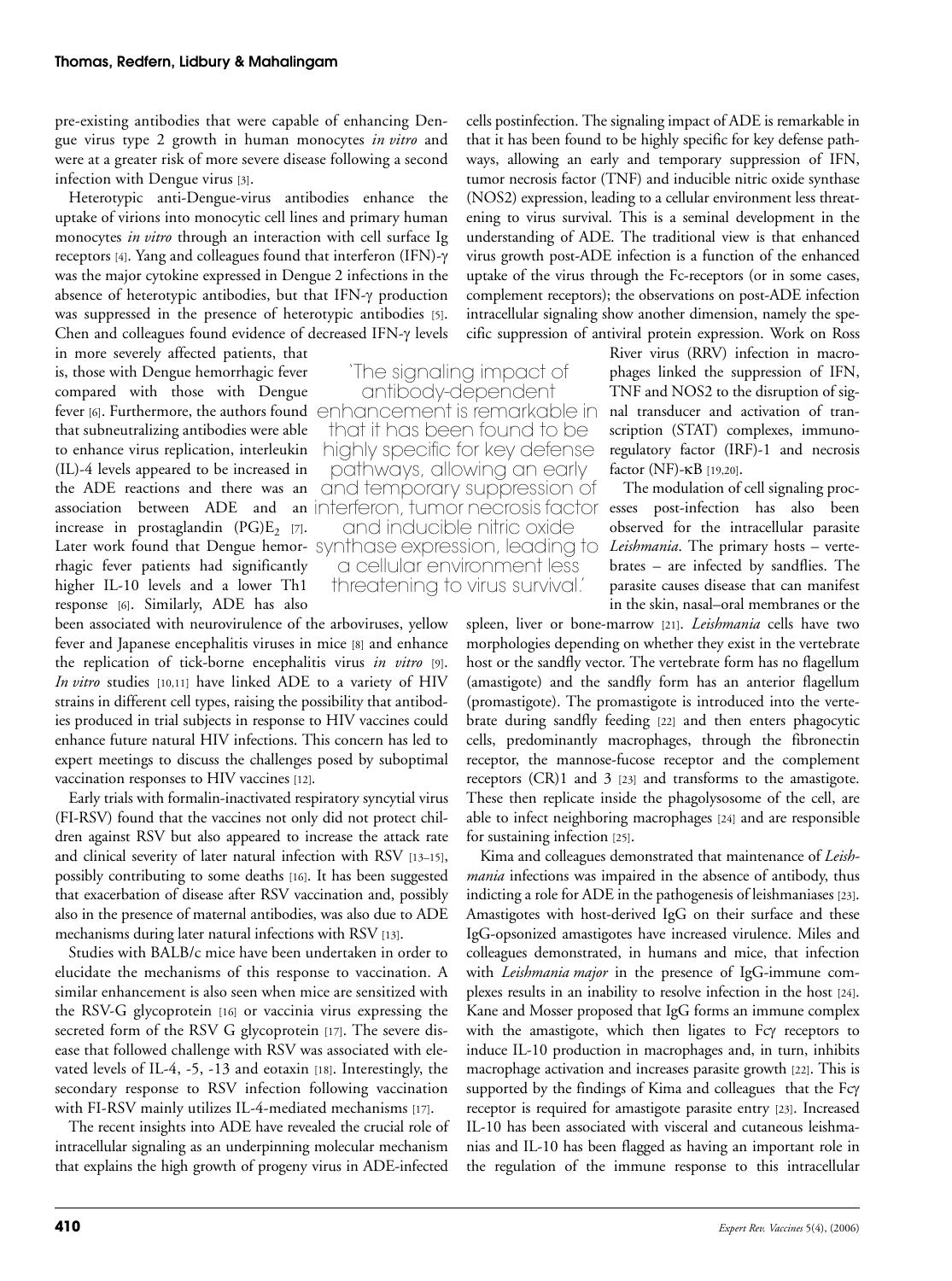parasite [22] and links ADE with the Th1/Th2 immune response. Uzonna and colleagues showed that pathophysiological states are associated with characteristic Th1 or Th2 immune responses and that mice infected with subclinical infections that maintained a Th1 immune response were resistant to a higher infectious challenge [26]. A Th2 immune response and the production of IL-4 and -10, increase disease persistence by antagonizing the capacity of macrophages to produce NOS2 and consequently generate NO [25]. Gantt and colleagues propose that NO and superoxide contribute to the intracellular eradication of *Leishmania chagasi* in both human and mouse models [27]. In light of these studies, an antibody-based vaccine may not be effective in controlling leishmanias and may, in fact, contribute to disease through the development of immune complexes. Furthermore, as suggested by Uzonna and colleagues, clearance of the parasite may lead to loss of immunological memory and therefore loss of resistance [26]. Vaccination leading to clearance of the parasite may require continual and frequent exposure to leishmanias antigens to maintain the Th1 response and immunity.

A critical feature of this observation was the parasite-associated enhancement of IL-10 expression, a finding that supported earlier observations with the RRV-macrophage model of ADE [20]. The RRV study proposed that the role of pathogen-mediated stimulation of IL-10 was to globally downregulate the expression of early inflammatory and antiviral Th1 cytokines, such as TNF [20]. Increased levels of IL-10 have also been observed for Ebola, Junin, Lassa virus and Yellow fever virus infections [28].

Post-ADE alterations to cell signaling are not simply a matter of neutralizing key cellular defense proteins, but also for potentiating the expression of other host genes that assist the survival of the microbe. So far, the pathogen-stimulated alteration of cellular signaling pathways are connected with intracellular microbes, which makes biological sense given the microbe lifecycle.

An ADE mechanism for bacteria has also been observed but the mechanism involved enhanced bacterial adherence to mucosal surfaces. *Streptococcus pneumoniae* is a Gram-positive coccus. Although a commensal organism of the nasopharynx, it is also a major opportunistic human pathogen [29]. A major function of IgA is to stop bacterial adhesion and, therefore, colonization of host mucosal surfaces [30]. A recent paper by Weiser and colleagues suggests that the specific antibacterial antibody, Ig $A_1$ , the major form of Ig $A$  in the upper-respiratory tract, was cleaved by pneumoccocal Ig $\rm A_{1}$  protease, resulting in a survival advantage for the bacteria [31]. The protease produced Fab (antigen-binding) antibody fragments, the variable regions of which have an ionic charge, increasing adherence to host epithelial cells by the IgA(Fab) complex. This antibody-mediated mechanism may allow pneumococcus to persist on mucosal surfaces in the respiratory tract for extended periods.

In terms of vaccination strategies, the role of ADE and the subsequent downstream impact on signaling inside the infected cells has a much broader consequence beyond the early, enhanced growth of the microbe. What impact the early alteration of innate immune protein expression has on future adaptive responses in terms of microbe/parasite clearance and the formation of immunological memory, is yet to be fully understood.

Early vaccination strategies for some microbes have been successful and have grown to produce highly significant results, for example, Jenner's original work with cowpox eventually led to the eradication of smallpox from the planet. However, many vaccine trials have been unsuccessful in producing the desired immunity and some have actually harmed participants. Although many vaccine failures are owing to a lack of antibody production or nonprotective antibodies being produced, ADE raises concerns that subneutralizing antibody production may enhance subsequent natural infections and increase disease severity. Vaccines are a routine medical intervention performed on healthy individuals, so ADE needs to be considered seriously during vaccine development to ensure that vaccines protect individuals and do not exacerbate disease following subsequent infections.

#### **References**

- 1 Hawkes RA. Enhancement of the infectivity of arboviruses by specific antisera produced in domestic fowls. *Aust. J. Exp. Biol. Med. Sci.* 42, 465–482 (1964).
- 2 Halstead SB. Immune enhancement of viral infection. *Prog. Allergy* 31, 301–364 (1982).
- 3 Kliks SC, Nisalak A, Brandt WE, Wahl L, Burke DS. Antibody-dependent enhancement of Dengue virus growth in human monocytes as a risk factor for Dengue hemorrhagic fever. *Am. J. Trop. Med. Hyg.* 40, 444–451(1989).
- 4 Morens DM, Halstead SB. Measurement of antibody-dependent infection enhancement of four Dengue virus serotypes by monoclonal and polyclonal antibodies. *J. Gen. Virol.* 71, 2909–2914 (1990).
- 5 Yang KD, Yeh W-T, Yang M-Y, Chen R-F, Shaio M-F. Antibodydependent enhancement of heterotypic Dengue infections involved in suppression of IFNγ production. *J. Med. Virol.* 63, 150–157 (2001).
- 6 Chen R-F, Liu J-W, Yeh W-T *et al*. Altered T helper 1 reaction but not increase of virus load in patients with Dengue hemorrhagic fever. *FEMS Immunol. Med. Micro.* 44, 43–50 (2005).
- 7 Chen R, Yeh W, Yang M-Y, Yang KD. A model of the real-time correlation of viral titers with immune reactions in antibody-dependent enhancement of Dengue-2 infections. *FEMS Immunol. Med. Micro.* 30, 1–7 (2001).
- 8 Gould EA, Buckley A. Antibodydependent enhancement of yellow fever and Japanese encephalitis virus neurovirulence. *J. Gen. Virol.* 70, 1605–1608 (1989).
- 9 Phillpotts RJ, Stephenson JR, Porterfield JS. Antibody-dependent enhancement of tick-borne encephalitis virus infectivity. *J. Gen. Virol.* 66, 1831–1837 (1985).
- 10 Fust G. Enhancing antibodies in HIV infection. *Parasitology* 115, S127–S140 (1997).
- 11 Homsy J, Meyer M, Levy JA. Serum enhancement of human immunodeficiency virus (HIV) infection correlates with disease in HIV-infected individuals. *J. Virol.* 64, 1437–1440 (1990).